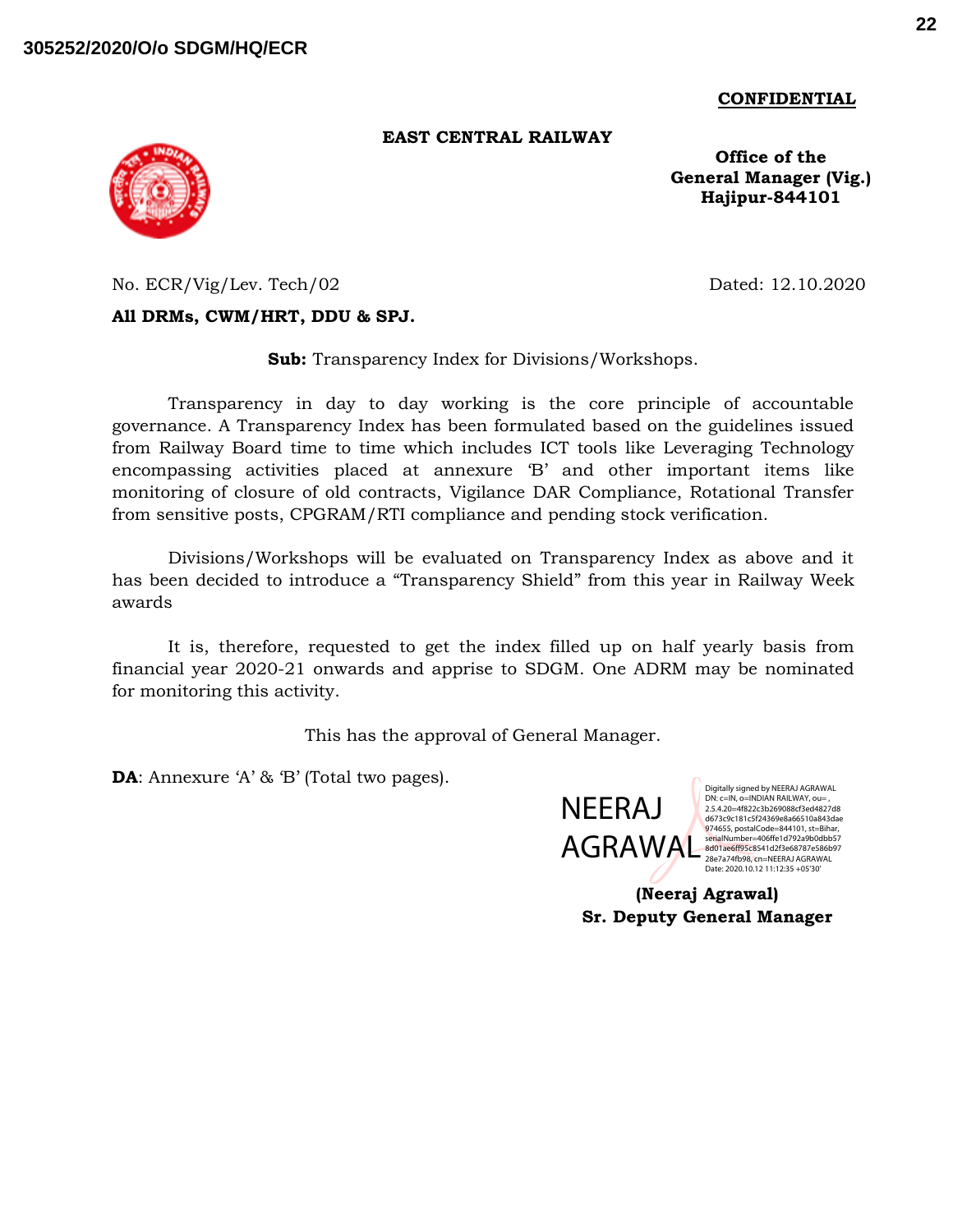#### **Transparency index (100 Marks max)**

#### **A. Leveraging Technology compliance (40 Marks):**

|     | Item                         | Target           | Max.  | Calculation of Marks   |
|-----|------------------------------|------------------|-------|------------------------|
| No. |                              |                  | Marks |                        |
| (i) | List of Item(attached) in    | $100\%$          | 40    | 50% for implementation |
|     | terms of Annexure 'B' of RBV | implementation & |       | & 50% for updation     |
|     | No. 25/2006                  | updation         |       |                        |

### **B. Vigilance DAR Compliance (10 Marks):**

| S1.  | Item                        | Target         | Max.  | Calculation of Marks       |
|------|-----------------------------|----------------|-------|----------------------------|
| No   |                             |                | Marks |                            |
| (i)  | Disposal of Minor DAR Case  | 100% finalised | 5     | Nil for less than 60%      |
|      | (Issue of NIP)              | within 30      |       | 2 for 60-80%, 4 for 80-90% |
|      |                             | davs           |       | 5 for more than 90 %       |
| (ii) | Disposal of Major DAR Cases | 100% finalised | 5     | Nil for less than 60%      |
|      | (Issue of NIP)              | within 06      |       | 2 for 60-80%, 4 for 80-90% |
|      |                             | month          |       | 5 for more than 90 %       |

### **C. Closure of old Contract (10 Marks):**

| S1. | Item                     | Target | Max.  | Calculation of Marks                  |  |
|-----|--------------------------|--------|-------|---------------------------------------|--|
| No  |                          |        | Marks |                                       |  |
|     | Closure of old contracts | 100%   | 10    | Nil for less than 50%, 2 for 50-60 %, |  |
|     | where DOC has expired    |        |       | 4 for 60-70 %, 7 for 70-80 % &        |  |
|     |                          |        |       | 10 for more than 80 $\%$              |  |

### **D. Rotational Transfer from sensitive posts (10 Marks):**

| S1.  | Item                      | Target     | Max.  | Calculation of Marks                        |
|------|---------------------------|------------|-------|---------------------------------------------|
| No   |                           |            | Marks |                                             |
| (i)  | No. of Overstaying        | <b>NIL</b> |       | 5 Marks for Nil                             |
|      | Gazatted staffs           |            |       |                                             |
| (ii) | No. of Overstaying NG     | <b>NIL</b> | 5     | 0 for more than 100, 2 for 50-100,          |
|      | staffs on sensitive posts |            |       | 3 for 20-50, 4 for less than 20 & 5 for NIL |

# **E. Compliance of CPGRAM & RTI (10 Marks):**

| S1.  | Item       | Target                 | Max.          | <b>Calculation of Marks</b>           |
|------|------------|------------------------|---------------|---------------------------------------|
| No   |            |                        | Marks         |                                       |
| (i)  | Compliance | 100% Compliance        | $\mathcal{D}$ | Nil for less than 50%, 2 for 50-70 %, |
|      | of CPGRAM  | within stipulated time |               | 4 for 70-90 % & 5 for more than 90 %  |
| (ii) | Compliance | 100% Compliance        | 5             | Nil for less than 50%, 2 for 50-70 %, |
|      | of RTI     | within stipulated time |               | 4 for 70-90 % & 5 for more than 90 %  |

### **F. Pending Stock Verification as mandated vide para 3202 of Indian Rly. Stores Code Vol. II (10 Marks):**

| S1. | Item         | Target                 | Max.  | Calculation of Marks                    |
|-----|--------------|------------------------|-------|-----------------------------------------|
| No  |              |                        | Marks |                                         |
| (i) | Stock        | 100% Compliance        |       | Nil for less than 50%, 4 for 50-70 %, 8 |
|     | Verification | within stipulated time |       | for 70-90 % & 10 for more than 90 %     |

# **G. Overall evaluation by SDGM (10 Marks):**

**(Annexure 'A')**